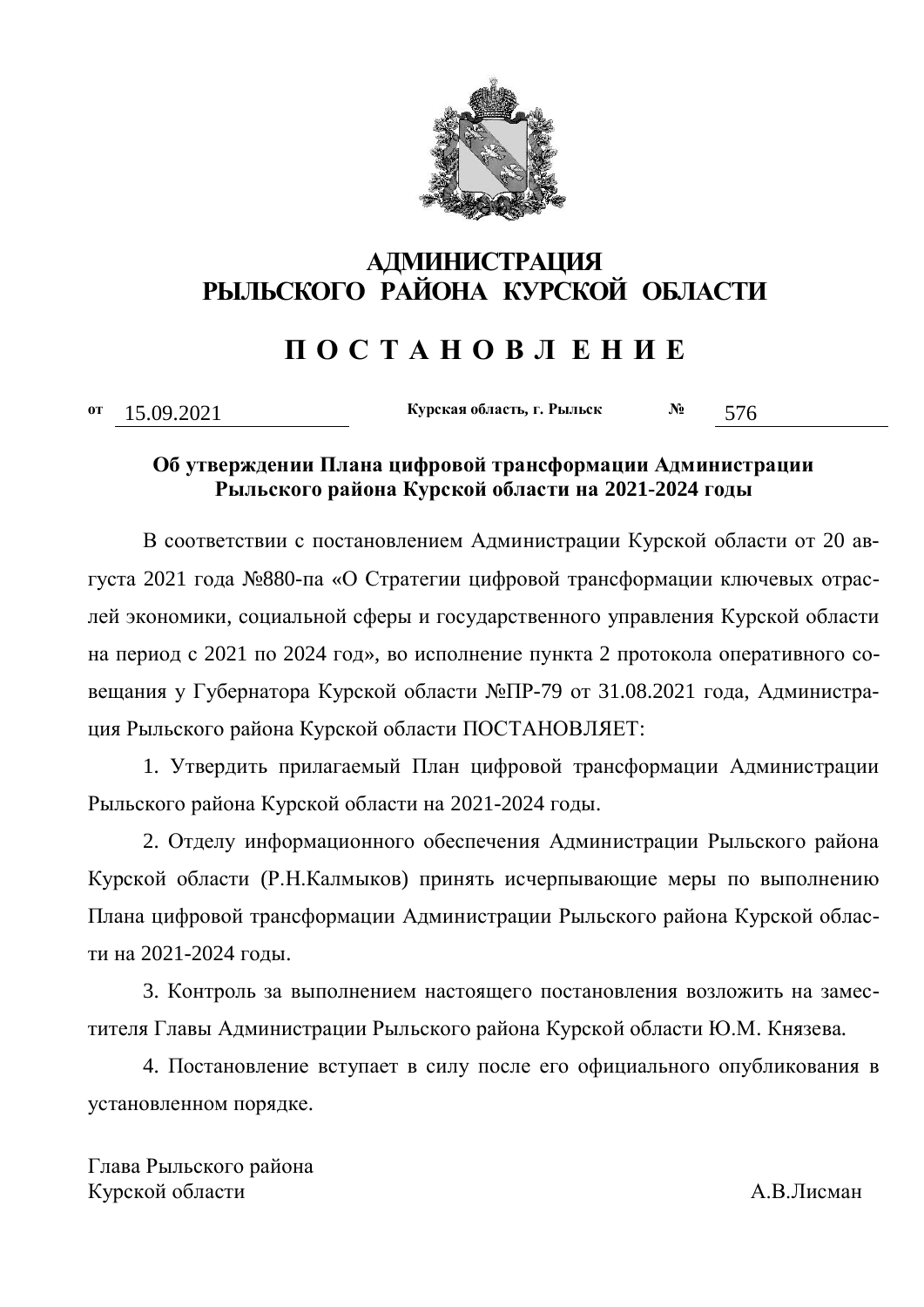Утвержден постановлением Администрации Рыльского района Курской области or 15.09.2021 No576

#### **ПЛАН**

## **иифровой трансформации Администрации Рыльского района Курской области на 2021-2024 голы**

#### **1. Принципы цифровой трансформации**

Цифровая трансформация по направлению «Цифровая экономика» (далее – цифровая трансформация) осуществляется с соблюдением следующих принципов:

- клиентоориентированность;

- централизация управления информационными технологиями и цифровым развитием Рыльского района Курской области;

- внедрение цифровых решений на основе лучших практик;

- переход к управлению на основе данных, доступных в режиме реального времени.

#### 2. Ключевые цели и показатели цифровой трансформации

Ключевые цели и показатели цифровой трансформации определены следующими документами:

Постановление Администрации Курской области от 20 августа 2021 года №880-па «О Стратегии цифровой трансформации ключевых отраслей экономики, социальной сферы и государственного управления Курской области на период с  $2021$   $\text{HO}$   $2024$   $\text{LOI}$ ».

#### 3. Ключевые задачи цифровой трансформации

Краткое описание проектов и планируемые результаты проектов:

| Наименование проекта                                                | Краткое описание                                                                                                                                                                                                                                      | Планируемые результаты                                                                                                                                                                                                                                                                                                                   |
|---------------------------------------------------------------------|-------------------------------------------------------------------------------------------------------------------------------------------------------------------------------------------------------------------------------------------------------|------------------------------------------------------------------------------------------------------------------------------------------------------------------------------------------------------------------------------------------------------------------------------------------------------------------------------------------|
|                                                                     |                                                                                                                                                                                                                                                       |                                                                                                                                                                                                                                                                                                                                          |
| Перевод массовых соци-<br>ально-значимых услуг в<br>электронный вид | решительных документов.<br>2. Снижение социальной напря-<br>женности и повышение качества Курской области<br>жизни населения за счет возмож-<br>ности заказывать и получать ре-<br>зультаты предоставления государ-<br>ственных и муниципальных услуг | 1. Снижение административной   Обеспечить к 2023 году перевод 23<br>нагрузки на бизнес за счет снятия муниципальных услуг в электрон-<br>административных барьеров при ный вид посредством подключе-<br>получении лицензионных и раз- ния и предоставления услуг через<br>региональный портал государст-<br>венных и муниципальных услуг |
|                                                                     | в электронном виде                                                                                                                                                                                                                                    |                                                                                                                                                                                                                                                                                                                                          |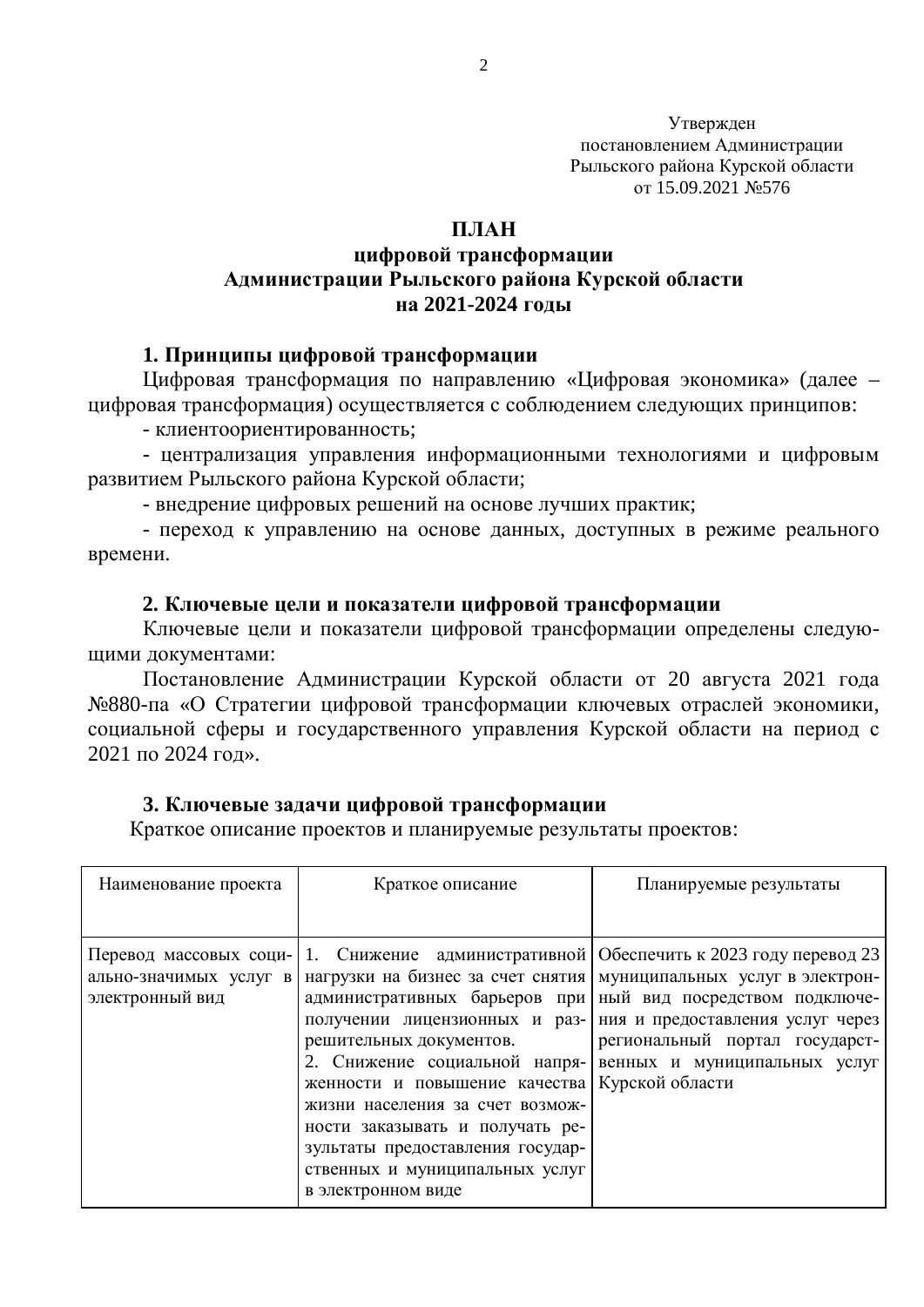| информа-<br>Обеспечение<br>ционной безопасности на<br>отечественных<br>основе<br>разработок при передаче,<br>обработке и<br>хранении<br>данных, гарантирующей<br>защиту интересов лично-<br>сти и государства, защи-<br>та хранимых и переда-<br>персональных<br>ваемых<br>данных | Выполнение требований законода-<br>тельства по защите информации.<br>Проведение анализа возможности<br>использования отечественных раз-<br>работок при передаче, обработке и<br>хранении данных, гарантирующей<br>защиту интересов личности и го-<br>сударства, защита хранимых и пе-<br>редаваемых персональных данных                                                                                                                                                                                                                                                                                                                                                                                                                                                                                                                                                                                | Использование<br>отечественного<br>программного обеспечения 100%                                                                                                                                                                                                                                                                                                                                                                                                                                                                                                          |
|-----------------------------------------------------------------------------------------------------------------------------------------------------------------------------------------------------------------------------------------------------------------------------------|--------------------------------------------------------------------------------------------------------------------------------------------------------------------------------------------------------------------------------------------------------------------------------------------------------------------------------------------------------------------------------------------------------------------------------------------------------------------------------------------------------------------------------------------------------------------------------------------------------------------------------------------------------------------------------------------------------------------------------------------------------------------------------------------------------------------------------------------------------------------------------------------------------|---------------------------------------------------------------------------------------------------------------------------------------------------------------------------------------------------------------------------------------------------------------------------------------------------------------------------------------------------------------------------------------------------------------------------------------------------------------------------------------------------------------------------------------------------------------------------|
| Переход на отечествен-<br>ное программное обеспе-<br>чение                                                                                                                                                                                                                        | Разработка и выполнение планов<br>перехода на отечественное про-<br>граммное обеспечение. Выполне-<br>ние требований законодательства<br>при организации закупочной дея-<br>тельности по отношению к приоб-<br>ретаемой компьютерной технике и<br>программному обеспечению                                                                                                                                                                                                                                                                                                                                                                                                                                                                                                                                                                                                                             | Используемые офисные пакеты:<br>OpenOffice;, операционные систе-<br>мы: Astra Linux;<br>справочно-правовые<br>системы:<br>Консультант +;<br>ПО системы электронного доку-<br>ментооборота: Дело;<br>Антивирусное программное обес-<br>печения: DrWeb.<br>До 2024 года увеличить процент<br>использования<br>отечественного<br>программного<br>обеспечения<br>ДО<br>35%.                                                                                                                                                                                                   |
| Комплекс<br>мероприятий<br>по автоматизации<br>KOH-<br>трольно-надзорной<br>дея-<br>$(KH\Box)$<br>тельности<br>RILL<br>OMCY,<br>осуществляю-<br>щих КНД)                                                                                                                          | Трансформация КНД, включая ме-<br>роприятия<br>$\Pi 0$<br>автоматизации,<br>осуществляется в рамках целевой<br>модели упрощения процедур веде-<br>ния бизнеса «Осуществление кон-<br>трольной (надзорной) деятельно-<br>сти в субъектах Российской Феде-<br>рации», утвержденной распоряже-<br>нием Правительства РФ от 31 ян-<br>варя 2017 г. № 147-р.<br>В рамках автоматизации КНД до<br>2024 года должны быть решены<br>следующие задачи:<br>безбумажное взаимодействие пол-<br>ностью с 2023 года (с бизнесом,<br>внутри государства); предиктив-<br>ный анализ поступающих жалоб<br>(событий). Искусственный интел-<br>лект (далее ИИ) анализирует их и<br>предлагает на их основе решения;<br>выездные контрольные мероприя-<br>тия с мобильным приложением и<br>фиксацией на месте фактов он-<br>лайн; дистанционные методы кон-<br>троля приоритетны для примене-<br>ния - 90% видов контроля | Методика оценки цифровой зрело-<br>сти предусматривает индикатор:<br>Доля проверок в рамках контроль-<br>но-надзорной деятельности, про-<br>веденных дистанционно, в<br><b>TOM</b><br>числе<br>$\mathbf c$<br>использованием<br>чек-<br>листов в электронном виде, кото-<br>рый должен в 2022 году достигать<br>значения 10%, в 2023 году - 20%,<br>в 2024 году - 30%.<br>Использование<br>подключение к<br>Типовому облачному решению<br>(ТОР КНД).<br>Провести обучение ответственных<br>специалистов<br>программе<br>$\Pi 0$<br>«Цифровая трансформация ОМ-<br>$CY>$ . |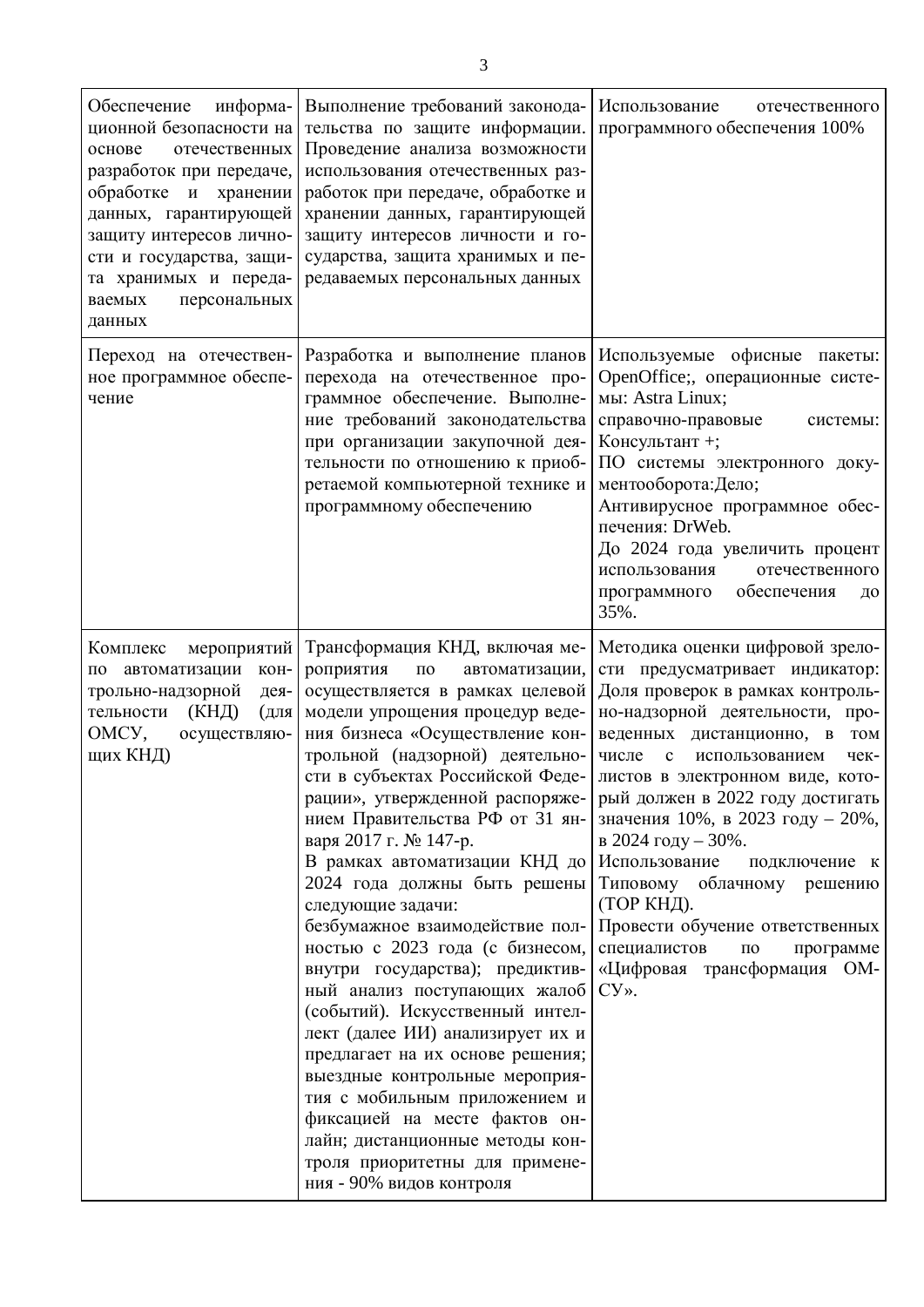| Электронный<br>докумен-<br>тооборот (далее – ЭДО)                                                                                                                                                        | Курской<br>области<br>министрации<br>«Дело»                                                                                                                                                                                                                                                                                                                                                                                                                                                                                                                                                                                                                                                                                                                  | Подключение к системе ЭДО Ад- Поэтапное подключение к системе<br>«Дело» с 2022 года                                                                                                                                                                                                                                                                                                                                                                                                                                                                                                                                                           |
|----------------------------------------------------------------------------------------------------------------------------------------------------------------------------------------------------------|--------------------------------------------------------------------------------------------------------------------------------------------------------------------------------------------------------------------------------------------------------------------------------------------------------------------------------------------------------------------------------------------------------------------------------------------------------------------------------------------------------------------------------------------------------------------------------------------------------------------------------------------------------------------------------------------------------------------------------------------------------------|-----------------------------------------------------------------------------------------------------------------------------------------------------------------------------------------------------------------------------------------------------------------------------------------------------------------------------------------------------------------------------------------------------------------------------------------------------------------------------------------------------------------------------------------------------------------------------------------------------------------------------------------------|
| Типовое<br>автоматизиро-<br>рабочее<br>место<br>ванное<br>(далее - ТАРМ)/ Автома-<br>тизированное<br>рабочее<br>место государственного<br>(муниципального)<br>слу-<br>жащего (далее - АРМ<br>$\Gamma$ C) | Внедрение доступного, как уда-<br>ленно через интернет браузер и с<br>мобильных устройств, так и на<br>стационарных APM через «толсто-<br>го клиента», рабочего места муни-<br>ципального служащего, которое<br>состоит из программного обеспе-<br>чения и сервисов, построенных на<br>базе отечественного программное<br>обеспечение (далее - ПО), в том<br>числе ПО в сфере информацион-<br>ной безопасности и может быть<br>развернуто или изменено в авто-<br>матическом режиме.                                                                                                                                                                                                                                                                         | 1. До конца 2022 года проработать<br>вопрос о обеспечении сервисами<br>совместной и удаленной работы<br>обеспечены сотрудников Админи-<br>страции Рыльского района Кур-<br>ской области.<br>2. До конца 2023 года сократить<br>облачных<br>сроки развёртывания<br>рабочих<br>мест<br>муниципальных<br>служащих с нескольких часов до<br>нескольких минут в автоматиче-<br>ском режиме.<br>3. До конца 2024 года 100% муни-<br>ципальных служащих используют<br>защищенные и унифицированные<br>сервисы коммуникаций, взаимо-<br>действия и совместной работы на<br>базе отечественного ПО, без до-<br>полнительных затрат со стороны<br>ФОИВ. |
| Единая информационная<br>система управления кад-<br>ровым составом государ-<br>ственной<br>гражданской<br>службы Российской Фе-<br>дерации (далее - ЕИСУ<br>KC)                                          | Проект ЕИСУ КС развивается до<br>2024 года для решения задач веде-<br>электронных<br>ния<br>ЛИЧНЫХ<br>дел<br>(формирование<br>организационно-<br>штатной структуры, учет классных<br>чинов, наград, поощрений, плани-<br>рование и организация отпусков,<br>учет рабочего времени, формиро-<br>вание табеля и т.д.); предоставле-<br>ния данных для расчета заработ-<br>ной платы в ГИС «Электронный<br>бюджет»; проведения конкурсов,<br>публикации информации о ва-<br>кантных<br>должностях/конкурсах;<br>обеспечения электронных серви-<br>сов для государственных и муни-<br>ципальных служащих; получение<br>справок, заявки на отпуск, оформ-<br>ление листков временной нетрудо-<br>способности, повышение квали-<br>фикации и переподготовки и т.д. | Повышение эффективности госу-<br>дарственного и муниципального<br>управления.<br>1. До конца 2022 года клиент са-<br>мостоятельно получает справки,<br>оформляет больничный и отпуск<br>используя мобильное приложение<br>2. До конца 2022 года ноль кадро-<br>вых документов в бумаге, все<br>оформление и подписание идет<br>полностью в цифровом виде.<br>3. В 2022 году автоматически<br>формируется матрица рисков на-<br>рушения антикоррупционного за-<br>конодательства на основе данных<br>из ГИС.                                                                                                                                   |
| Паспорт<br>гражданина<br>Российской Федерации с<br>электронным носителем<br>(далее - ПЭН)                                                                                                                | 1. Построение механизма гаранти-<br>рованного удостоверения и вери-<br>фикации личности граждан Рос-<br>сийской Федерации, в том числе в<br>электронной среде.<br>2. Повышение уровня удовлетво-                                                                                                                                                                                                                                                                                                                                                                                                                                                                                                                                                             | информационного<br>Обеспечение<br>продвижения проекта для повы-<br>шения доли обращений за получе-<br>нием массовых социально значи-<br>мых государственных и муници-<br>пальных услуг в электронном виде                                                                                                                                                                                                                                                                                                                                                                                                                                     |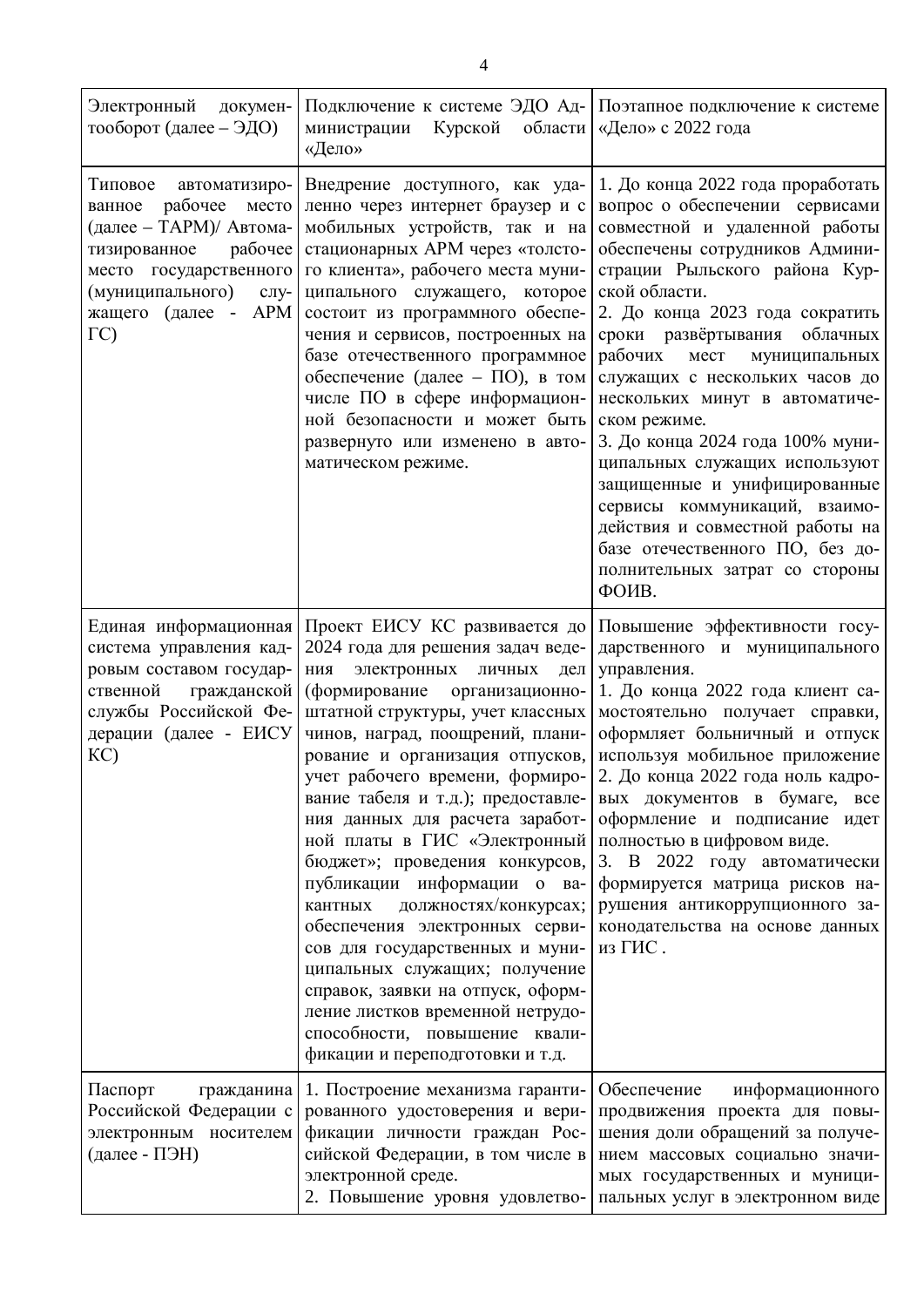|                                                                                    | ренности граждан качеством пре-<br>доставления государственных, му-<br>ниципальных и иных услуг за счет<br>повышения их доступности и ка-<br>чества их оказания, а также за счет<br>сокращения потерь времени граж-<br>данами при их получении.<br>3. Создание условий для сущест-<br>венного роста доли электронных<br>операций и новых электронных<br>сервисов; повышение уровня до-<br>верия к предоставляемым государ-<br>ственным и иным услугам                      | с использованием ЕПГУ, без необ-<br>ходимости личного посещения ор-<br>ганов государственной власти, ор-<br>ганов местного самоуправления и<br>МФЦ, от общего количества таких<br>услуг.                                                                                                                                                                                                                                                                    |
|------------------------------------------------------------------------------------|----------------------------------------------------------------------------------------------------------------------------------------------------------------------------------------------------------------------------------------------------------------------------------------------------------------------------------------------------------------------------------------------------------------------------------------------------------------------------|-------------------------------------------------------------------------------------------------------------------------------------------------------------------------------------------------------------------------------------------------------------------------------------------------------------------------------------------------------------------------------------------------------------------------------------------------------------|
| Мобильный идентифика-<br>тор гражданина Россий-<br>ской Федерации (далее -<br>МИГ) | Возможность активации и исполь-<br>зования гражданами мобильного<br>приложения,<br>выполняющего<br>функции основного<br>документа,<br>удостоверяющего личность граж-<br>данина на территории Российской<br>Федерации<br>Проект эксперимента по использо-<br>ванию приложения «Мобильный<br>идентификатор» вместо докумен-<br>удостоверяющего<br>та,<br>личность,<br>при получении отдельных госу-<br>дарственных, муниципальных<br>$\boldsymbol{\mathsf{M}}$<br>иных услуг | Информационное продвижение, в<br>том числе сопровождение внедре-<br>ния технологии на муниципальном<br>уровне для повышения доли обра-<br>щений за получением массовых<br>значимых государст-<br>социально<br>венных и муниципальных услуг в<br>электронном виде с использовани-<br>ем ЕПГУ, без необходимости лич-<br>ного посещения органов государ-<br>ственной власти, органов местного<br>самоуправления и МФЦ, от обще-<br>го количества таких услуг. |
| Биометрическая иденти-<br>фикация в образовании<br>посредством ЕБС                 | Расширение способов организации<br>промежуточной аттестации обу-<br>чающихся посредством использо-<br>тельных технологий с применени-<br>ем ЕБС                                                                                                                                                                                                                                                                                                                            | Проведение промежуточной атте-<br>стации в 2021/2022 учебном году,<br>по образовательным программам<br>вания дистанционных образова- предусматривающим использова-<br>ние дистанционных образователь-<br>ных технологий, обеспечивающих<br>идентификацию личности посред-<br>ством ЕБС. Информационное про-<br>движение, в том числе сопровож-<br>дение внедрения технологии на<br>муниципальном уровне                                                     |
| Биометрическая иденти-<br>фикация в сфере телеко-<br>ма посредством ЕБС            | Предоставление возможности за-<br>ключения договоров на оказание<br>услуг связи посредством<br>сети<br>«Интернет» с использованием тех-<br>нологии ЕБС                                                                                                                                                                                                                                                                                                                     | Заключение договоров на оказание<br>связи<br>услуг<br>посредством<br>сети<br>«Интернет» с использованием тех-<br>нологии ЕБС. Информационное<br>продвижение на муниципальном<br>уровне                                                                                                                                                                                                                                                                      |
| Платформа<br>обратной<br>связи (далее – ПОС)                                       | На территории всех субъектов<br>Российской Федерации проводит-<br>ся эксперимент по использованию<br>федеральной государственной ин-<br>формационной системы «Единый                                                                                                                                                                                                                                                                                                       | Необходимо: обеспечить подклю-<br>чение<br>органов<br>местного<br>само-<br>управления и подведомственных<br>учреждений к ПОС, разместить<br>виджеты ПОС на соответствую-                                                                                                                                                                                                                                                                                    |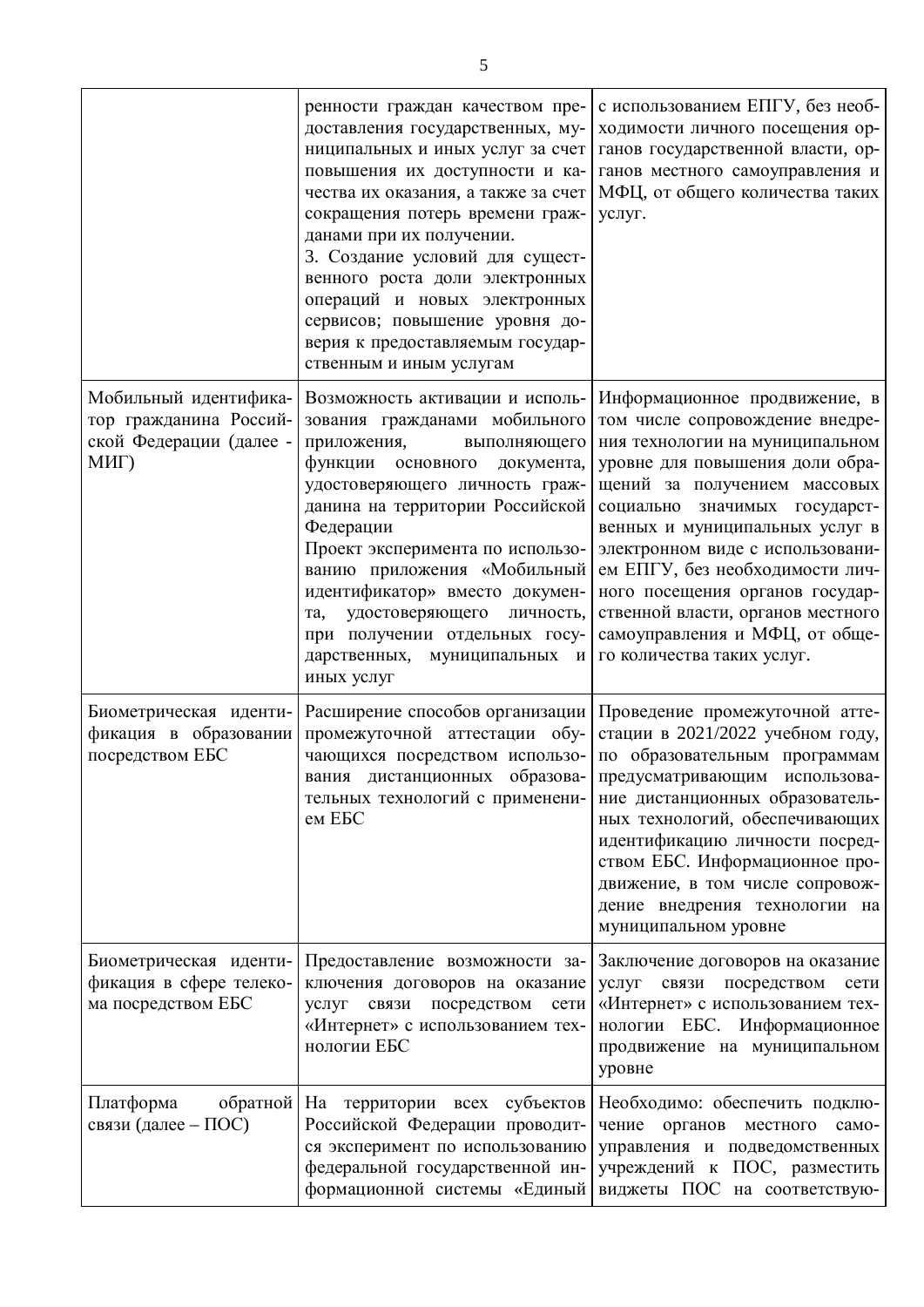|                                                                                                                                                                                            | портал государственных и муни-<br>ципальных услуг (функций)» для<br>направления гражданами и юри-<br>дическими лицами в государст-<br>венные органы, органы местного<br>самоуправления, государственные<br>муниципальные учреждения,<br>И<br>иные организации, осуществляю-<br>щие публично значимые функции,<br>и их должностным лицам сообще-<br>ний и обращений, а также для на-<br>правления такими органами и ор-<br>ганизациями ответов на указанные<br>сообщения и обращения.<br>В Курской области реализовано<br>путем интеграции с платформой<br>«Действуем вместе» | щих сайтах, своевременно отве-<br>чать на сообщения ПОС                                                                                                                                                                                                                                                                                                                                                                                                                                                                                                                |
|--------------------------------------------------------------------------------------------------------------------------------------------------------------------------------------------|------------------------------------------------------------------------------------------------------------------------------------------------------------------------------------------------------------------------------------------------------------------------------------------------------------------------------------------------------------------------------------------------------------------------------------------------------------------------------------------------------------------------------------------------------------------------------|------------------------------------------------------------------------------------------------------------------------------------------------------------------------------------------------------------------------------------------------------------------------------------------------------------------------------------------------------------------------------------------------------------------------------------------------------------------------------------------------------------------------------------------------------------------------|
| Формирование<br>совре-<br>менной инфраструктуры<br>образовательных органи-<br>заций<br>(компьютерные<br>классы, средства визуа-<br>лизации, Интернет и др.)                                | Обеспечение доли обучающихся,<br>для которых созданы равные усло-<br>вия получения качественного об-<br>разования вне зависимости от мес-<br>та их нахождения посредством<br>предоставления доступа к феде-<br>информационно-<br>ральной<br>сервисной платформе цифровой<br>образовательной среды                                                                                                                                                                                                                                                                            | В соответствии с соглашениями<br>заключенными с министерством<br>просвещения РФ и муниципаль-<br>ными образованиями Курской об-<br>ласти к 2024 году доля общеобра-<br>зовательных организаций, осна-<br>щенных современной инфраструк-<br>турой, достигнет 41,5%.                                                                                                                                                                                                                                                                                                     |
| Реализация в электрон-<br>ной форме функций в<br>сфере образования (рее-<br>стры кадров, континген-<br>та, электронный журнал<br>и дневник и др.)                                          | Доработка систем Электронного<br>журнала и внедрение портала:<br>«Навигатор»,<br>дополнительного<br>образования                                                                                                                                                                                                                                                                                                                                                                                                                                                              | В 2021-2022 году электронный<br>дневник переведен на<br>журнал,<br>портал дополнительного образо-<br>вания «Навигатор».                                                                                                                                                                                                                                                                                                                                                                                                                                                |
| AHC<br>«Физ-<br>Создание<br>культура и спорт» и ее<br>интеграция с создавае-<br>мой<br>Министерством<br>спорта РФ ГИС «Единая<br>цифровая<br>платформа<br>«Физическая культура и<br>спорт» | Обеспечение электронного доку-<br>ментооборота организаций спор-<br>тивной направленности - спортив-<br>ных школ, центра спортивной под-<br>готовки, спортивных федераций,<br>их взаимодействия с региональ-<br>ными и муниципальными органа-<br>ми власти в области физической<br>культуры и спорта, спортсменами<br>и их родителями                                                                                                                                                                                                                                        | Оказывать содействие внедрению<br>цифровых инструментов, обеспе-<br>систематизацию<br>чивающих<br>ИН-<br>формации о каждом субъекте фи-<br>зической<br>культуры<br>спорта.<br>$\boldsymbol{\mathrm{M}}$<br>Применять ее в части спортивных<br>школ, спортивных школ олимпий-<br>ского резерва и детско-юношеских<br>спортивных школ. Указанным уч-<br>будет предоставлен<br>реждениям<br>бесплатно до 31.12.2021 доступ в<br>систему «LSport», в которой в тес-<br>товом режиме работают 6 област-<br>ных спортивных школ и спортив-<br>ных школ олимпийского резерва. |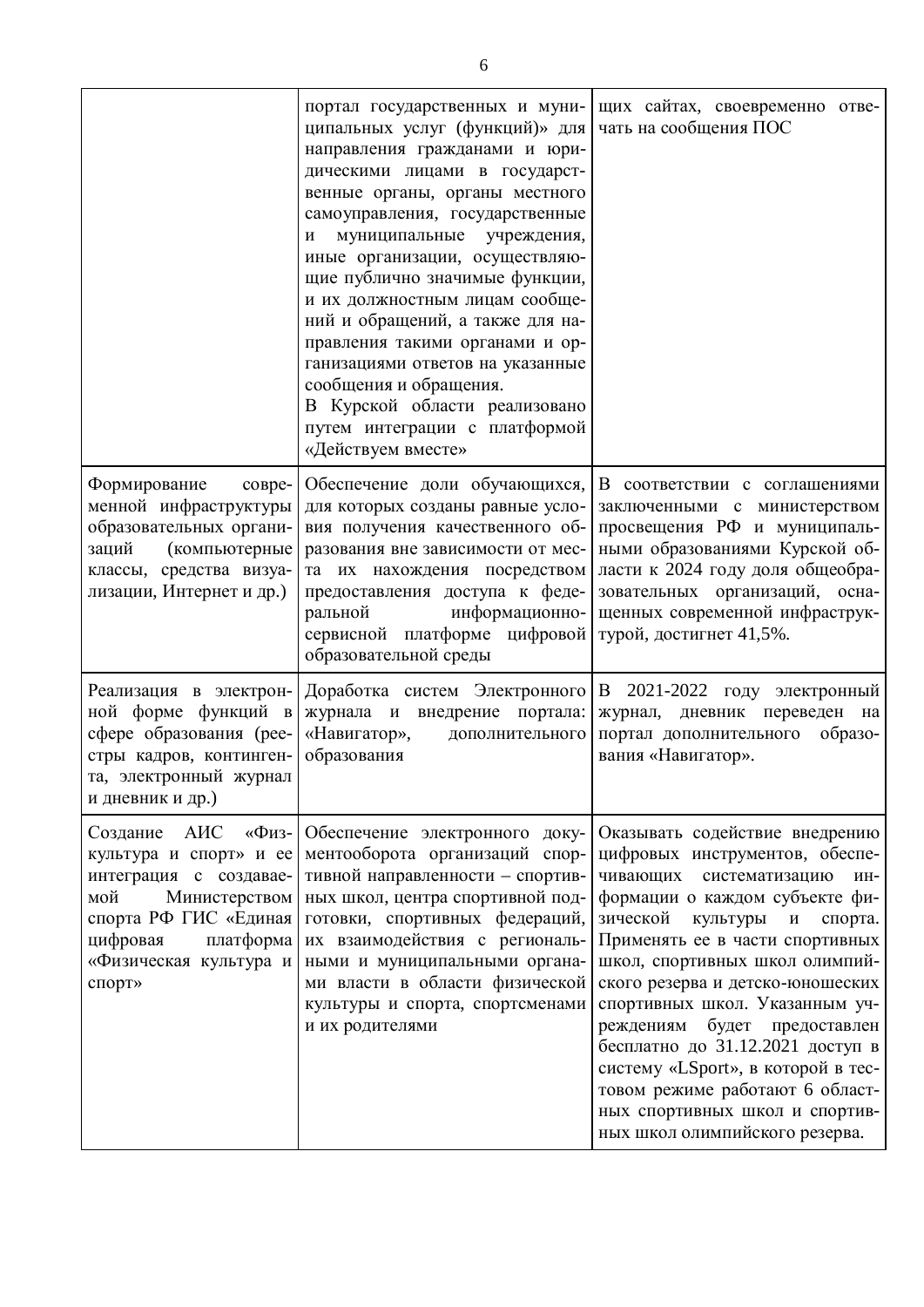| Централизация бюджет-<br>ного учета участников<br>бюджетного<br>процесса<br>Курской области | Создание единой централизован-<br>информационной<br>ной<br>системы<br>учета и отчетности, ее последую-<br>щая интеграция в региональный<br>сегмент «Электронного бюджета».<br>участниками<br>бюджетного<br>Под<br>процесса понимаются все государ-<br>ственные учреждения: 409 (вклю-<br>чая органы государственной вла-<br>сти, казенные, бюджетные и авто-<br>номные учреждения), а также ад-<br>министрации районов, городов и<br>поселений и муниципальные уч-<br>реждения - 2203 | Повышение уровня открытости и<br>прозрачности бюджетного процес-<br>са на территории Курской области.<br>Увеличить долю интеграции сег-<br>мента до 100% к концу 2023 года                                                                                                                                                                                                                                                                                                                                                                                                                                      |
|---------------------------------------------------------------------------------------------|---------------------------------------------------------------------------------------------------------------------------------------------------------------------------------------------------------------------------------------------------------------------------------------------------------------------------------------------------------------------------------------------------------------------------------------------------------------------------------------|-----------------------------------------------------------------------------------------------------------------------------------------------------------------------------------------------------------------------------------------------------------------------------------------------------------------------------------------------------------------------------------------------------------------------------------------------------------------------------------------------------------------------------------------------------------------------------------------------------------------|
| Строим в 1 клик                                                                             | Перевод строительной документа-<br>ции в электронный вид. Создание<br>функционирующих высокоинтел-<br>лектуальных интегрированных IT-<br>систем по всем направлениям дея-<br>тельности строительства,<br>город-<br>ского хозяйства и ЖКХ                                                                                                                                                                                                                                              | 1. Сокращение временных издер-<br>жек за счет оптимизации процес-<br>получения<br>исходно-<br>COB<br>разрешительной документации на<br>30% (с учетом подключения к се-<br>тям, обязательных требований на<br>50%).<br>2. Создание прототипа витрины<br>«Цифровое строительство» на ос-<br>нове оптимизированного списка<br>процедур.<br>3. Созданы реестры массовых про-<br>цедур в сфере строительства (раз-<br>решение на строительство, заклю-<br>чение о соответствии, разрешение<br>на ввод объектов в эксплуатацию).<br>4. Участие в запуске единой сис-<br>темы идентификации объектов<br>строительства. |
| Строим умные объекты<br>(использование техноло-<br>информационного<br>гий<br>моделирования) | Сокращение времени прохождения<br>рабочей документации по всем<br>этапам жизненного цикла объек-<br>капитального строительства<br><b>TOB</b><br>(от обоснования инвестиций до<br>эксплуатации),<br>создание<br>этапа<br>единой среды общих данных пу-<br>тем внедрения умной экосистемы<br>строительной отрасли.                                                                                                                                                                      | 1. Первая очередь ГИСОГД Рос-<br>сийской Федерации. Создана ав-<br>томатизированная система ведения<br>классификатора строительной ин-<br>формации и реестра нормативно-<br>технической<br>документации.<br>2.<br>Формирование требований к со-<br>временным объектам капитально-<br>строительства,<br>$\Gamma O$<br>актуализация<br>ГОСТ, СП. 3. Обучение муници-<br>работников<br>пальных служащих,<br>подведомственных<br>учреждений<br>вопросам использования техноло-<br>гий информационного моделиро-<br>вания (ТИМ).                                                                                     |
| Обучение<br>сотрудников<br>цифровым компетенциям                                            | Процент муниципальных служа-<br>щих и работников учреждений,                                                                                                                                                                                                                                                                                                                                                                                                                          | до 2021 года (10%):                                                                                                                                                                                                                                                                                                                                                                                                                                                                                                                                                                                             |